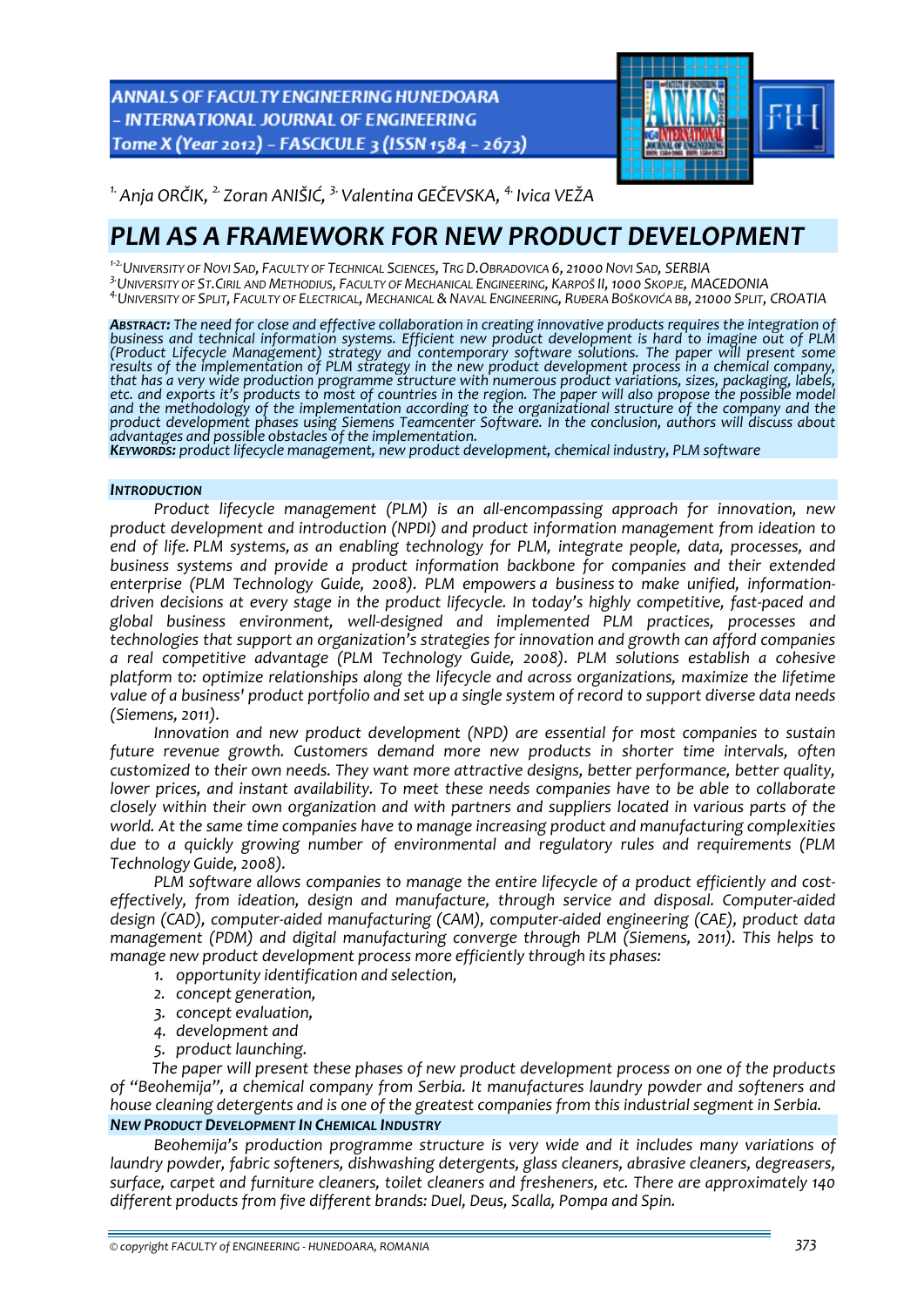*Product development project that is the object of this paper refers to product packaging improvement, that is, the improvement of the polypropylene plastic bottle for Spin Surface Cleaner.* Apart from that, this project includes the slight change of labels and their design and the adaptation of *transport packaging. The name of this project is Relaunching the product Spin Surface Cleaner 1000 ml in new packaging.* 

*The project is very important for the company, considering that the plastic bottle production technology is implemented in the production system of Beohemija for the first time. This is just another* fact that makes this project unique and very different from those that have been done so far in this *company. There are many elements to be thought of – new technology to be successfully implemented,* new bottle to be designed that fits to production tools, new label to be designed that fits to new bottle. *and, of course, new product to be made that satisfies market needs and demands.*

*Market needs and demands are starting basis for the new product development process. These needs and demands sometimes are not explicitely specified, so they need to be shaped. In some cases,* companies have to hear the voice of the customers and shape their products by following it. In this *specific case, company Beohemija had to focus on the problems that the old bottle of Spin Surface Cleaner 1000 ml made to supermarkets and the company itself. The old bottle had greater dimensions than recommended. The problem appeared in supermarkets, because it could not fit to shelves, it was too high. Its height caused a problem to the company, a financial one. Inadequate bottle dimensions* made the company to increase the detergent level in the bottle, so it would not seem "not full enough". *This led to higher production costs, because each bottle was filled with additional 20ml of detergent.*

*Those bottles (Figure 1) were produced by a specialized manufacturer and had the following characteristics: the average mass was approximately 70g (recommended mass is 74g) and the total volume was approximately 1120ml. New bottles (Figure 2) are going to be produced by Beohemija ("in‐ house technology") with the following characteristics: the mass of 72g ± 1g and the total volume of 1070ml ±5 ml. In the production is going to be used polypropylene MOPLEN RP 340H neutral and UV stabilizator KRITILEN UV‐stabilizator 17H in the concentration of 2%.*





*Leading consumer products companies agree that the key to driving top‐line growth is innovation. Creative product packaging must be designed to meet the diverse requirements of many channels while preserving adequate product standardization and cost controls. A.G. Lafley (CEO, Procter & Gamble Company) once said: "Innovation is our lifeblood ‐ new ideas and new products that make consumers' lives better, build customers' sales and profits, and build P&G's market share, sales, profits, and Total Shareholder Return" (Siemens, 2011). To address the innovation challenges of consumers in increasingly diverse and competitive markets, Beohemija needs to have effectively extended its value* chains so it can tap into a world-wide web of inventors, technologists, suppliers, and partners who can *help it anticipate customer demand and create the next generation of breakthrough products. This is why the globalization is one of the most important business aspects nowadays.*

*Product line complexity is expanding to meet more diverse consumer needs, but the next generation of new product must still be delivered faster, with fewer errors, and at a lower cost. Beohemija works hard to develop deep consumer insight, innovative technology, and winning product* concepts. It cannot afford to fail to capitalize on this investment by failing to execute the all of the required steps in the many regulatory and retailer compliance 'doctrines' that act as gates in its product *lifecycle (Siemens, 2011).* 

*As it can be seen, a company has to meet the following business requirements in the overall new product development process: more innovation, faster to market, compliance, resource optimization and globalization. The PLM software solutions can enable a company to meet these requirements, configuring them to its own business. By combining the data management, process management, and alignment capabilities with the secure and scalable collaboration capabilities, Beohemija will be able to*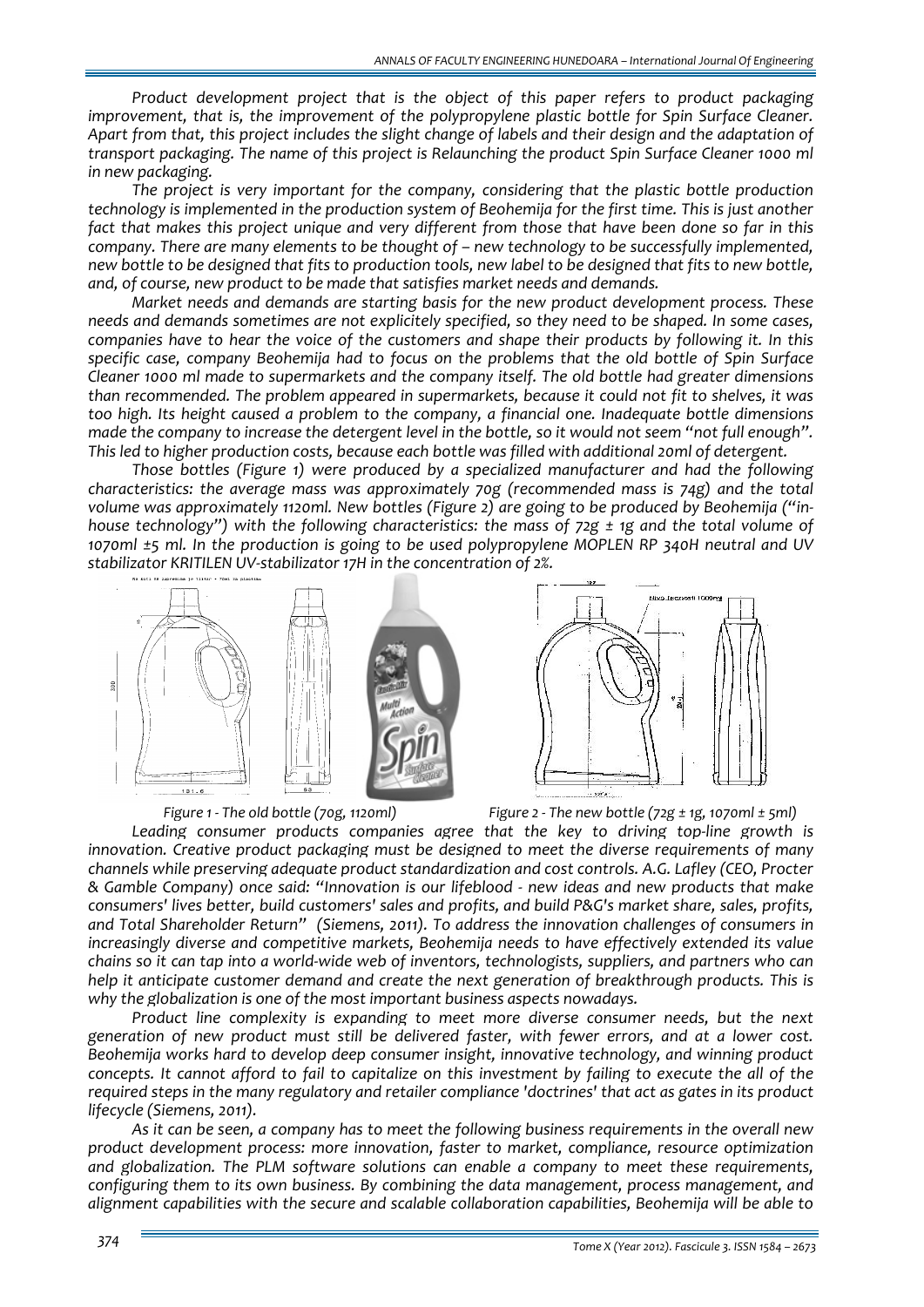create an innovation environment that is robust and efficient, and that is tuned to the way of its own *innovation. The company can create a step change improvement across the board by implementing a stage and gate methodology for new product development. The company can improve its packaging artwork process speed performance and convert its most time consuming new product development sub‐processes for speed to market.*

*As it was mentioned earlier, each company must find solutions that support its unique strategies, goals and business culture. That is why the PLM solutions are designed as a highly configurable innovation platform for the enterprise. By building upon this foundation to create functional applications that support the way this company innovates, it will be able to eliminate most of the* rework and waste that drags on its innovation process and its top and bottom line results. Some PLM *system users have generated 50% productivity improvements by configuring these systems to improve their package artwork development process (Siemens, 2011), is one of the biggest sources of profit leakage in most consumer products companies.*

## *THE PLM IMPLEMENTATION IN NPD PROCESS*

*PLM systems are groupware technologies used for the storage, organization and sharing of* product-related data and for the coordination of the activities of a distributed team in the deployment *of all products' lifecycle processes like project and portfolio management, product design, manufacturing planning and process design, supply production, client service, recycling and all related activities (Siller, Estruch, Vila, Abellan, & Romero, 2008). PLM system represents the central part of an industrial enterprise IT infrastructure and increases additional value by its characteristics that enable converting manually managed processes into automated processes.*

*The system is specialized for product data management and includes numerous functions designed for item and document management. Company Beohemija is relatively mature for the implementation of the PLM system into its processes. They are standardized, defined and documented. However, human factor is still very important, because work is done partly manually and IT systems* support only some parts of the processes. To integrate PLM system into the system of the company, it *necessary to define which types of information are going to be updated in the specific system through different phases of the product lifecycle. The object is to update the information at the same place. Other systems (CAD, ERP, CRM, SCM, etc.) can use these information directly from the PLM database. If it is necessary, these information can be imported into the other systems' databases (Tesic, 2011).*

|    | Tasks                                                            | Responsible organizational units                                                                                               |  |
|----|------------------------------------------------------------------|--------------------------------------------------------------------------------------------------------------------------------|--|
|    | Opportunity identification and selection                         |                                                                                                                                |  |
|    | Opportunity identification                                       | Marketing, Sales, Development                                                                                                  |  |
|    | Opportunity selection                                            | <b>Marketing</b>                                                                                                               |  |
|    | Concept generation                                               |                                                                                                                                |  |
|    | Project definition                                               | Project management, Sales, Development, Marketing,<br>Production                                                               |  |
| Ш  | Concept evaluation                                               |                                                                                                                                |  |
|    | Project analysis                                                 | Technical development, Project-development management,<br>Marketing, Brand management                                          |  |
|    | Project approval                                                 | Top management                                                                                                                 |  |
| IV | Development                                                      |                                                                                                                                |  |
|    | Project schedule                                                 | Project management                                                                                                             |  |
|    | Project schedule analysis                                        | Project management, Sales, Marketing, Supply management,<br>Development, Production, Quality control, Technical<br>preparation |  |
|    | Project schedule approval                                        | Project-development management                                                                                                 |  |
|    | Realization of defined tasks of the<br>approved próject schedule | Project management                                                                                                             |  |
|    | Industrial testing                                               | Project management, Development, Supply management,<br>Production, Quality control                                             |  |
|    | Project verification                                             | Project management, Development, Institutes, Accredited<br>laboratories                                                        |  |
|    | Project validation                                               | Marketing, Project-development management, Technical<br>development                                                            |  |
|    | Validation approval                                              | Top management                                                                                                                 |  |
|    | Project realization                                              | Project-development management, Production, Quality control                                                                    |  |
|    | Product launching                                                |                                                                                                                                |  |
|    | Presenting the product to the market                             | <b>Marketing</b>                                                                                                               |  |
|    | Distribution                                                     | <b>Sales</b>                                                                                                                   |  |

*Table 1 ‐ New product development project tasks and responsible organizational units through phases*

*The realization of any project is possible only if its tasks are well defined and if responsible subjects are identified. The following table (Table 1) presents these crucial elements for the realization of the project Relaunching the product Spin Surface Cleaner 1000 ml in new packaging according to the company's own methodology and process workflow.*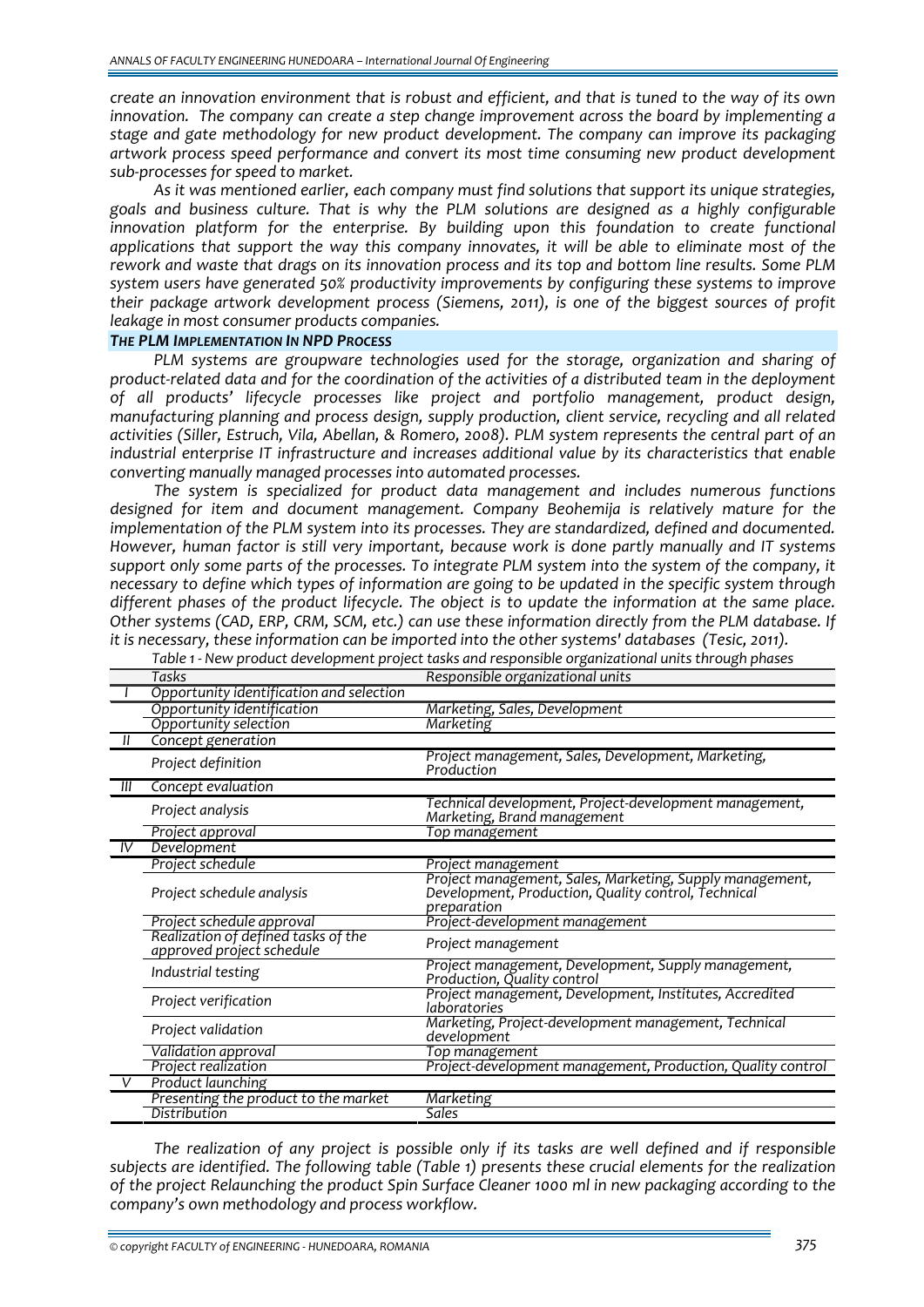*Problems that can be identified in this specific project are tightly related to the low automation level of document flow among responsible organizational units, the low‐functional approval system between stages, the difficult data change tracking and limited access to all data in real time.*

*Since the project Relaunching the product Spin Surface Cleaner 1000 ml in new packaging has the improved packaging as the result, the focus should be on the packaging and artwork as an innovative element in building brand equity.* 

*A packaging has dual purpose: it must effectively and consistently communicate the brand message to the consumer, while containing the product in a space‐efficient, sustainable, and compliant way. As a result, manufacturers are under increasing pressure to design more innovative packages that satisfy consumers' desire for environmentally friendly packaging, as well as fulfil retailers' demand for effective in‐store displays.*

The PLM platform offers out-of-the-box integration with the computer-aided design (CAD) tools *for creating and validating the best possible package design aligned to brand requirements. Packaging* and artwork development are brought together with the rest of the idea-to-shelf development process. *for increased speed to market and confidence in design and label accuracy. On‐demand visualization throughout the package and artwork development process aids in collaboration, rapid revision and approvals. Requirements, design intent and feasibility come together as all stakeholders in the process intend. A single source of packaging and artwork knowledge, including drawings, ingredient lists, claims, regulatory marks and brand assets, increases accuracy (Siemens, 2011). PLM system optimizes design process with rapid iterations and the ability to balance conflicting regulatory and retailer requirements, with traceability of all changes along the way.*

*Considering all the organizational units that are included in this product development process, the implementation of the PLM system in Beohemija should integrate 12 users. This means that 12* installations of the software are needed, so the main roles in this process can take their part in the improvement of a product of this company and its relaunching to the market. These users are from the *following organizational units – sectors, shown in Table 2.*

| Organizational unit - sector | Number of users | User's position                             |
|------------------------------|-----------------|---------------------------------------------|
|                              |                 | Manager of the Project-development sector   |
| Project-development sector   | 3 users         | Project manager                             |
|                              |                 | Tool development associate                  |
| Technical development sector | 1 user          | Manager of the Technical development sector |
|                              |                 | Marketing manager                           |
| Marketing sector             | 2 users         | Brand manager                               |
| Sales sector                 | 1 user          | Sales manager                               |
| Supply management sector     | 1 user          | Supply manager                              |
| Production sector            | 2 users         | Production manager                          |
|                              |                 | Technical preparation manager               |
| Quality control sector       | 1 user          | Quality control manager                     |
| Top management               | 1 user          | CEO of the company Beohemija                |

*Table 2 – PLM system users in the NPD process*

*PLM systems let the company link its portfolio decisions to programs and projects, which can then be linked to detailed development, engineering, simulation and manufacturing processes.* 

*Having a single source of projects makes global program execution possible. The PLM solution connects all the participants which should cooperate in the product and process information sharing. It enables the company to digitally manage the product and process data through the product lifecycle, enables the participants*

| 1-Spin Surface Cleaner                                           | Send To: Relation Browser<br>$\checkmark$ |
|------------------------------------------------------------------|-------------------------------------------|
| Project Description:<br>Relaunching the product in new packaging |                                           |
|                                                                  |                                           |
| Project Data Team                                                |                                           |
| Object $\triangle$                                               |                                           |
| Project Administration/Project Administrator/Instructor          |                                           |
| dba/DBA/DFM<br>я.                                                |                                           |
| dba/DBA/User 01                                                  |                                           |
| dba/DBA/User 02                                                  |                                           |
| dba/DBA/User 03                                                  |                                           |
| dba/DBA/User 04                                                  |                                           |
| dba/DBA/User 05<br>О.                                            |                                           |
| -A dba/DBA/User 06                                               |                                           |
| dba/DBA/User 07<br>я<br>dba/DBA/User 08                          |                                           |
| dba/DBA/User 09                                                  |                                           |
| dba/DBA/User 10                                                  |                                           |

# *Figure 3 – Project team*

*to access the data in the real time, to manage the product configuration, to manage and approve* changes on products. Users named in Table 2 can be integrated as a project team (Figure 3) and be *assigned to each project activity with defined working hours.* 

*Project schedules (Figure 4) are linked to requirements and project tasks can be driven by PLM workflows or change process events. It should be mentioned that the project schedule shown in Figure 4* is created based on activity dates set by the company Beohemija at the beginning of the project, that is not realized according to this schedule because of the changes in the business plan for this year. The resources have not been well optimized and allocated in this project plan, so they had to be transferred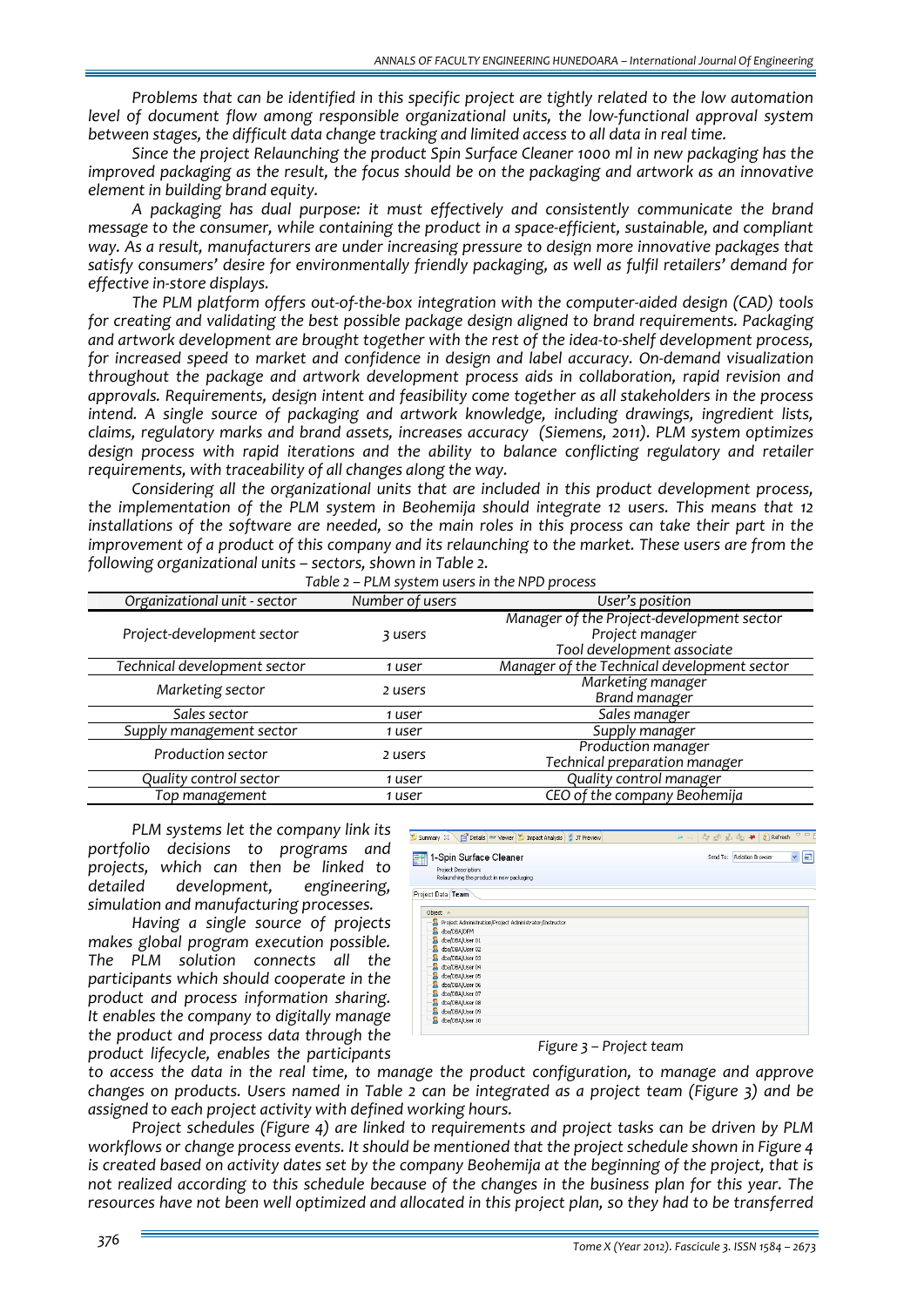to another project with the higher priority. PLM IT solution could help with this problem by enabling the *company Beohemija to optimally allocate resources among projects, manage all active ones and plan future ones.*



*Figure 5 ‐ Process review*

*Each task from a project schedule can be configured as a workflow and as such can be submitted* for review (Figure 5). This enables the company to see each task as a stage-and-gate process and makes *the approval and report system more efficient.*

#### *CONCLUSIONS*

*The PLM is a strategic business concept that is used for achieving business integration with the key goal: product development. The product development has to gather all the information from the overall product lifecycle (Anisic, 2011). The object of the PLM is to reduce inefficiencies through the product lifecycle. Productivity improvements of over 60% in NPDI‐related activities have been achieved through PLM‐enabled, enterprise‐wide data and process optimization and integration. This has allowed companies to drive innovation, accelerate revenues, increase productivity, reduce costs, improve quality, ensure compliance and shorten time‐to‐market (PLM Technology Guide, 2008).* 

*The project Relaunching the product Spin Surface Cleaner 1000 ml in new packaging can be managed from its beginning to its end by using a PLM software solution. All the organizational units shown in the Table 1 can be integrated in this new product development process. The process workflow can be created including its stages and gates, when decisions have to be made and outputs of the phases approved.* 

*The implementation of an PLM software solution can be expensive and time‐consuming, but it is a reasonable investment. Difficulties that can appear during the implementation in Beohemija can be related to the complicated process of new product development, that first has to be adapted to the stage‐and‐gate model, so the approval system could function properly, and with well defined NPD phases, so the projects could be efficiently managed and each phase adequately reported.*

*Twelve installations of the PLM software, which are planned for the PLM system implementation, would enable the company of Beohemija to integrate the organizational units that have very important roles in NPD process. So far, project documentation has been sent via e‐mail among responsible organizational units. The PLM implementation makes this practically manually managed documentation flow completely automated and makes the approval system between project stages more efficient. Setting clear goals for development process makes the definition of the scope and PLM system demands easier (Saaksvuori & Immonen, 2010).*